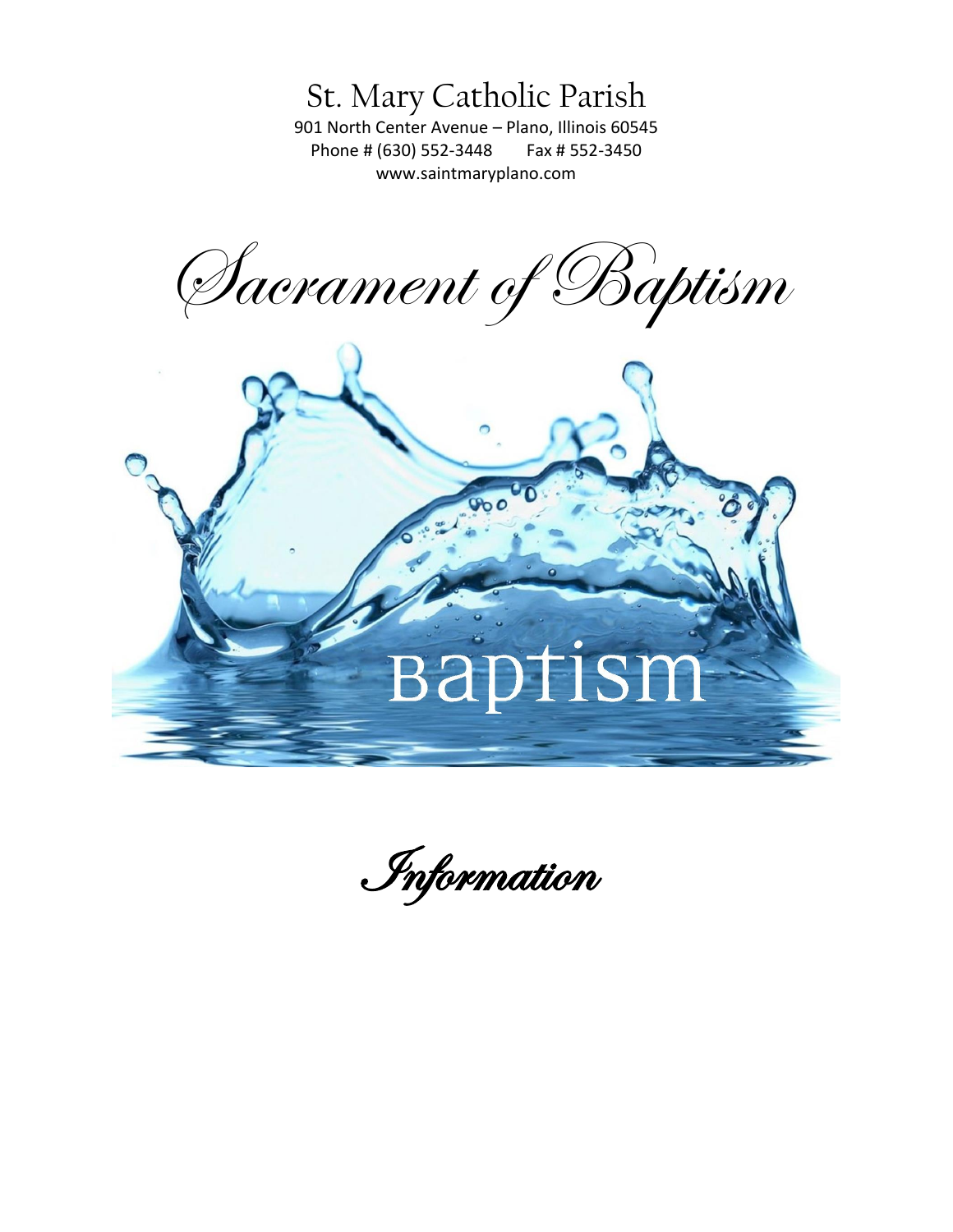

## *"Baptism is God's most beautiful and magnificent gift"* CCC:1216

Congratulations on your precious gift of God! It is truly wonderful that you wish to share your faith with your child, for Jesus said: "Let the children come to me." This gift of faith is one of the most important gifts that you can give to your child.

It has been the constant practice of the Roman Catholic Church from the earliest times to administer the sacrament of Baptism to infants. Parents very naturally want to pass along their own faith to their child and their values that flow from that faith. Baptism marks the beginning of this faith life.

At Baptism, the parents and sponsors along with the whole Christian community take upon themselves the responsibility to make the Church and the world a place that will offer the newly baptized the love and support needed to grow to full Christian adulthood.

We look forward to helping you prepare for the Baptism of your child.

Steps to Prepare

We ask that you begin Baptism preparation prior to the birth of your child, if possible. All Godparents are welcome and encouraged to attend the preparation, if they are in the local area.

- 1. Parents are asked to be or to become active parishioners in advance of the baptism.
- 2. Contact Deacon Eduardo Murillo at 630-552-1505 or [emurillo@saintmaryplano.com](mailto:emurillo@saintmaryplano.com) in the Parish Office to sign up to attend a Baptismal Preparation Course.
- 3. Within the next few weeks, start gathering the necessary documentation needed for your child and Godparents. A list can be found on the back of this booklet.

All completed documentation will be turned in to the Parish Office. Upon completion of the Baptismal Preparation Course the date for your child's baptism will be set.

Please do not make flight plans for Godparents of family prior to having all paperwork complete.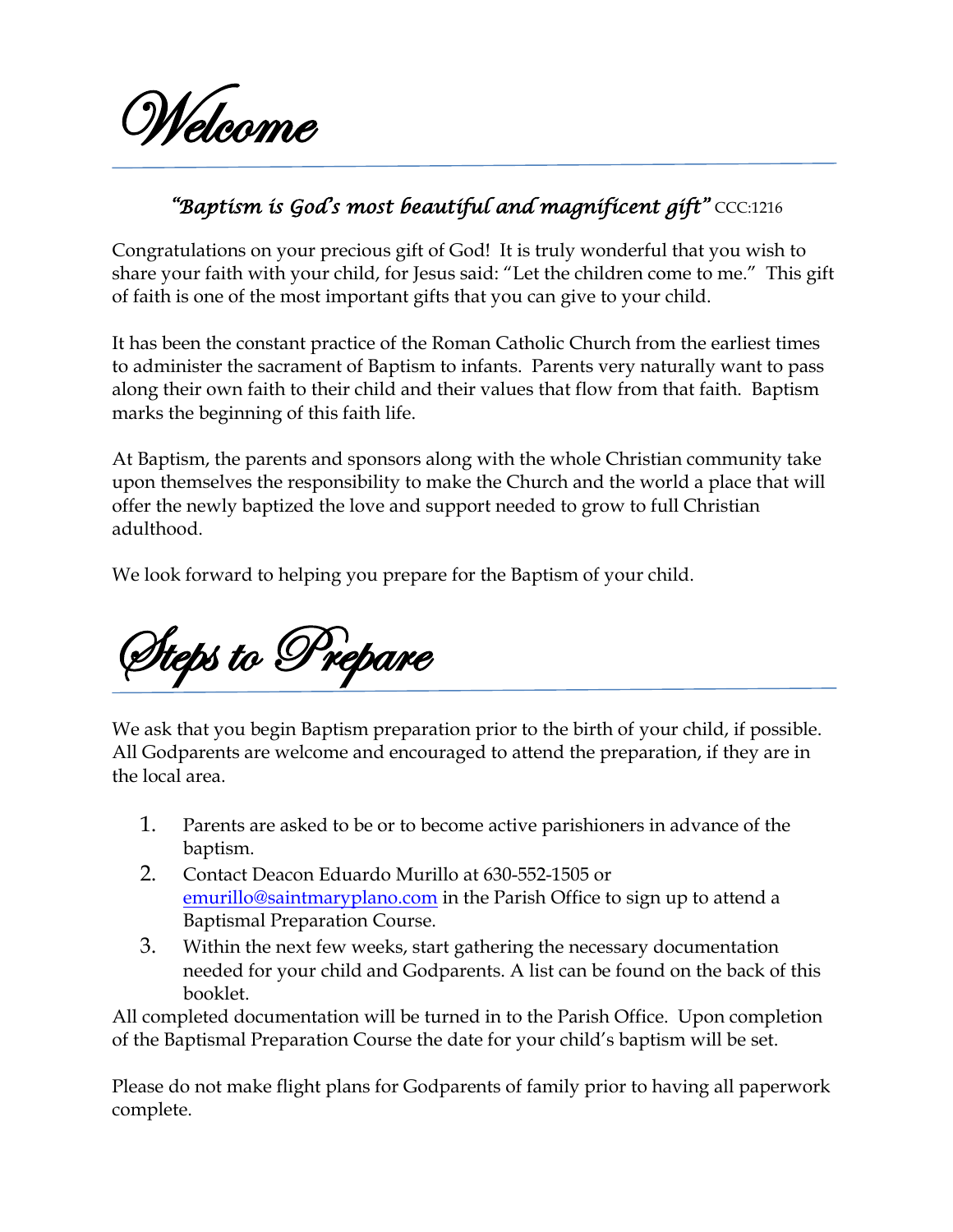Celebration of the Sacrament

The Sacrament of Baptism for Infants and Children, who have not reached the age of (7) seven, is celebrate on:

In English: The 2nd Sunday of the month at the 10:00 a.m. Mass

In Spanish: The 2nd Sunday of the month at the 12:00 p.m. Mass

**All documentation must be complete and Baptismal Preparation Course complete before the Parish Office can schedule a date for the Baptism**.

Baptismal Preparation

Baptismal Preparation is presented both in English and Spanish. Both parents must attend a Baptismal Preparation Course before we can baptize their child. Instruction is valid for 2 years. After 2 years parents must attend the class again.

Godparents



Godparents should be prayerfully selected who visibly practice their Catholic Faith, and attend Church on a regular basis, and give strong Christian witness, be at least 16 years old, and have received the Sacraments of Initiation: Baptism, Eucharist, and Confirmation and if married, they must be married in the Catholic Church or have their marriage witnessed by a Catholic priest or deacon. They cannot be the parents of the child.

One Catholic Godparent is all that is required, but if you chose, two, one must be male and the other female. Or, a baptized person who actively practicing their Christian faith may be a sponsor in the role of *"Christian Witness,"* but only in company with a practicing Catholic.